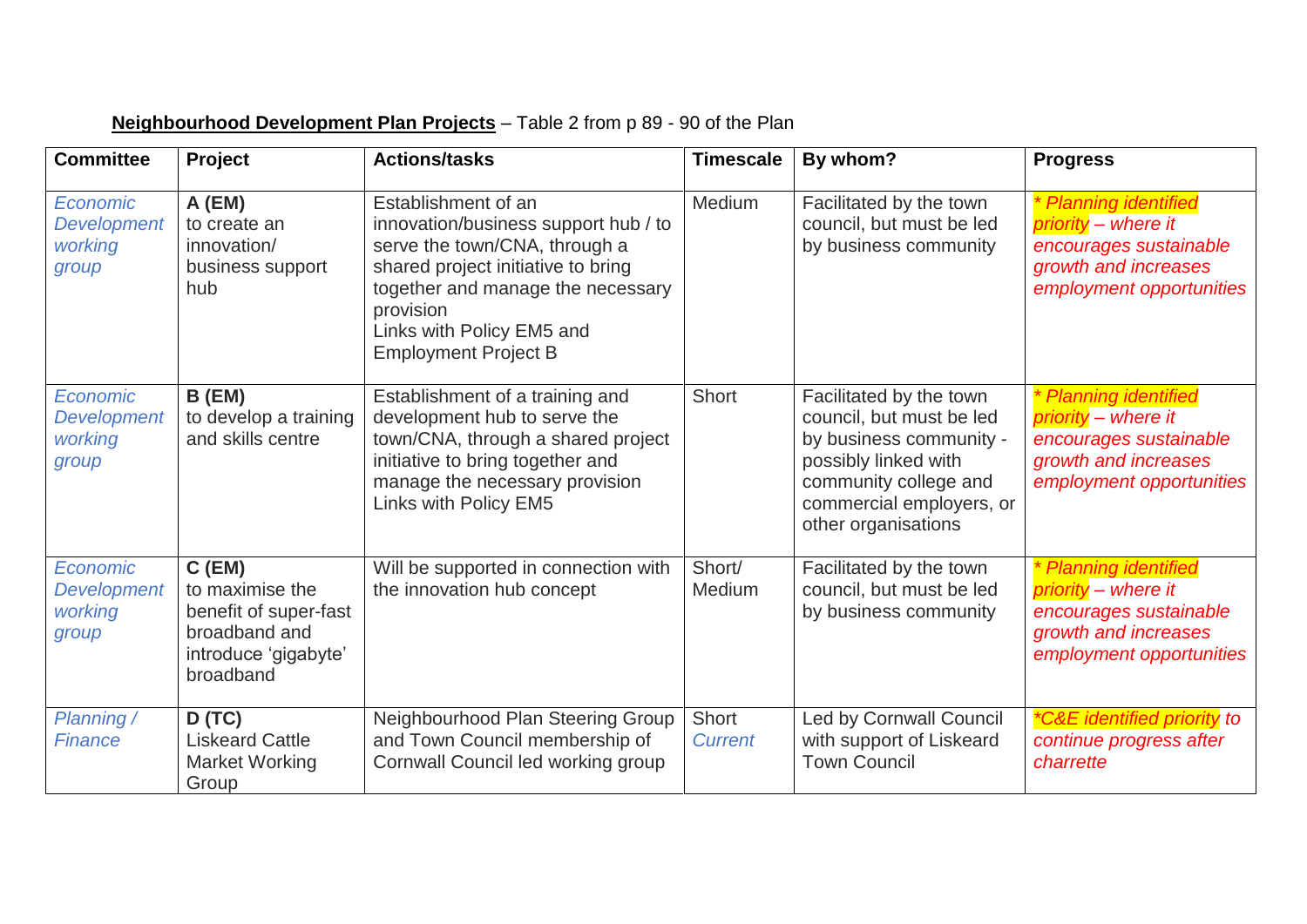|                                                           |                                                                                              |                                                                                                                                                                                                                                                                                                                   |                          |                                                                              | * Planning identified<br>priority - where it<br>encourages sustainable<br>growth and increases<br>employment opportunities                                                                                                          |
|-----------------------------------------------------------|----------------------------------------------------------------------------------------------|-------------------------------------------------------------------------------------------------------------------------------------------------------------------------------------------------------------------------------------------------------------------------------------------------------------------|--------------------------|------------------------------------------------------------------------------|-------------------------------------------------------------------------------------------------------------------------------------------------------------------------------------------------------------------------------------|
| <b>Economic</b><br><b>Development</b><br>working<br>group | E(TC)<br><b>Liskeard Town</b><br>Centre Integrated<br>Wifi & Web<br><b>Presence Strategy</b> | To create a public WiFi service and<br>enhanced web presence to assist<br>the town centre offer keep up with<br>its rivals, giving the opportunity to<br>generate revenue, attract more<br>visitors, keep visitors for longer<br>periods, and maintain a competitive<br>edge. Links with Employment<br>Project C. | Medium,<br>Ongoing       | Facilitated by the town<br>council, but must be led<br>by business community | * Planning identified<br>priority - where it<br>encourages sustainable<br>growth and increases<br>employment opportunities                                                                                                          |
| Planning /<br>C&E                                         | F(TC)<br><b>Liskeard Shopfront</b><br>Improvement<br>Scheme                                  | A scheme to provide guidance (and<br>funding) to encourage the repair and<br>reinstatement of historic shopfronts<br>including a subtler and traditional<br>approach to shop signs and window<br>advertisements in order to heighten<br>the impact and quality of the<br>surviving historic shop fronts.          | Medium<br><b>Current</b> | Facilitated by the town<br>council, but must be led<br>by business community | Use NPPF and NP<br>policies to protect the<br>street scene when<br>considering planning<br>applications for<br>signs/advertisements and<br>alterations to shop fronts.                                                              |
|                                                           |                                                                                              |                                                                                                                                                                                                                                                                                                                   |                          | <b>Would require CC</b><br>involvement/support                               | <b>Previous meetings with</b><br>CC heritage officers have<br>indicated it may be<br>possible to do some<br><b>Heritage Action Zone</b><br>type projects in the town<br>when other projects they<br>are working on are<br>complete. |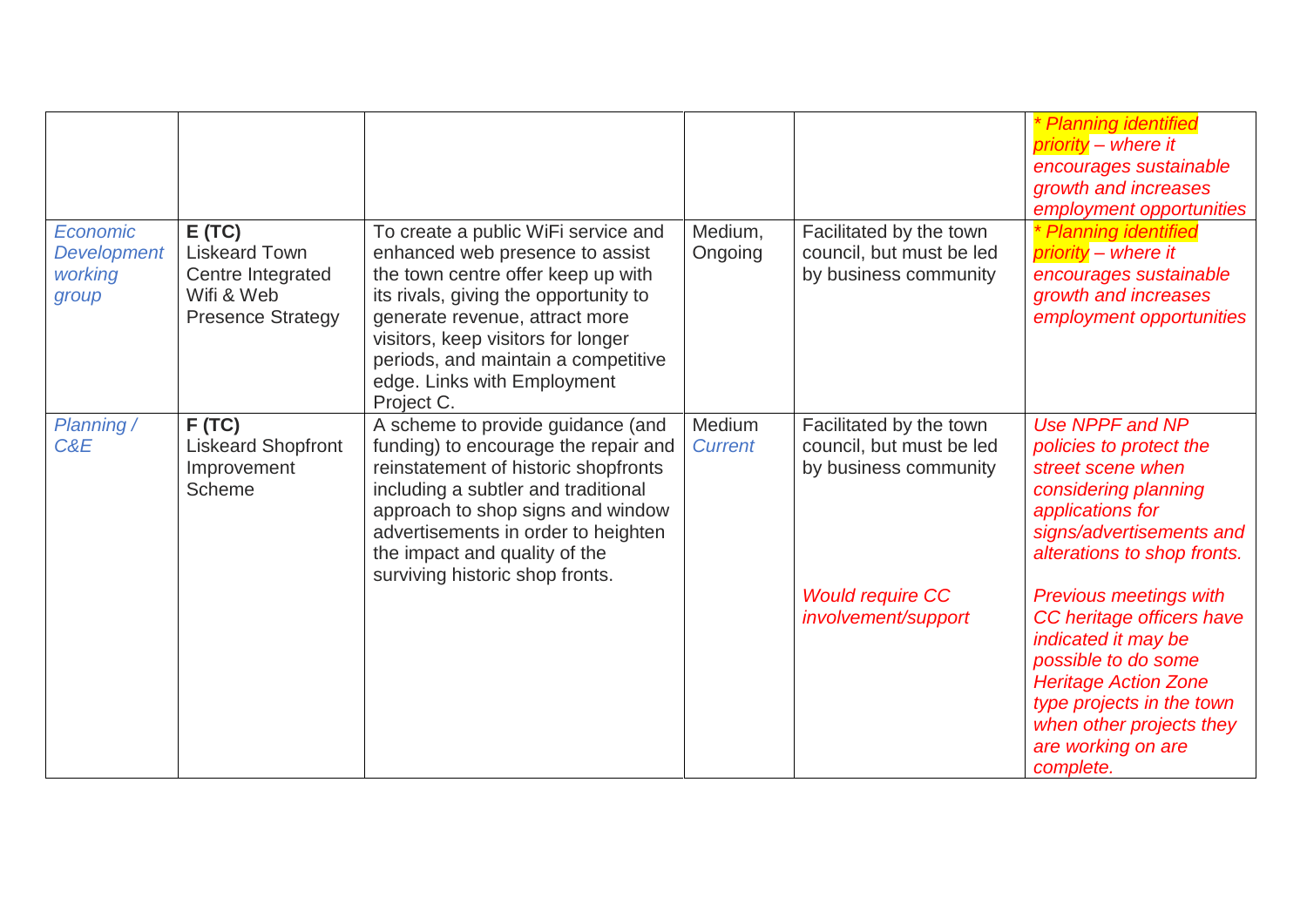| C&E/<br><b>Facilities</b> | G(TC)<br><b>Historic Liskeard</b><br>Project             | To provide guidance and signpost<br>funding to aid the proper repair and<br>management of the Town's<br>important buildings, including<br>greater public access and<br>interpretation, and including<br>reinstatement of key features such<br>as the railings in front of<br>the Victorian terraces.                                                                                                                                                                                                                                       | Medium,<br>Ongoing               | <b>Facilitated by Town</b><br>Council but community/<br>business community led<br><b>Would require CC</b><br>involvement/support | <b>Check Historic</b><br>characterisation for<br>regeneration report - July<br>2005                                                                     |
|---------------------------|----------------------------------------------------------|--------------------------------------------------------------------------------------------------------------------------------------------------------------------------------------------------------------------------------------------------------------------------------------------------------------------------------------------------------------------------------------------------------------------------------------------------------------------------------------------------------------------------------------------|----------------------------------|----------------------------------------------------------------------------------------------------------------------------------|---------------------------------------------------------------------------------------------------------------------------------------------------------|
| <b>Facilities</b>         | H(TC)<br><b>Castle Park</b><br>Improvement<br>Scheme     | Improve a valuable public and<br>historic resource, providing<br>improved leisure and historic<br>resource interpretation to support<br>the Town Centre                                                                                                                                                                                                                                                                                                                                                                                    | Medium<br><b>Devolution</b><br>2 | Community led                                                                                                                    | <b>Only small changes</b><br>possible at present                                                                                                        |
| <b>Facilities</b>         | I (OSL)<br>Parks and Open<br>Space Management<br>Refresh | Set up a town-wide initiative and<br>strategy with action plan to support<br>the positive and progressive<br>management of parks and green<br>spaces around the town based on<br>simple objectives for open space<br>types and new partnerships. As part<br>of this strategy, review how the local<br>authorities can work with community<br>groups to utilise funding to create<br>facilities (podium, utilities etc) for<br>e.g. 'Party in the Park' events/live<br>music in Westbourne Gardens,<br><b>Castle Park and Sungirt Woods</b> | Medium                           | Led by Town Council with<br>community support                                                                                    | Could be furthered by<br>survey to understand<br>community needs/wants<br>and gather data<br>Promote/facilitate greater<br>use of Westbourne<br>Gardens |
| <b>Facilities</b>         | J (OSL)                                                  | Review the 2014 Town Council<br>Open Space Audit & Policy 2014 to                                                                                                                                                                                                                                                                                                                                                                                                                                                                          | Immediate                        | Led by Town Council with<br>NP team and community                                                                                |                                                                                                                                                         |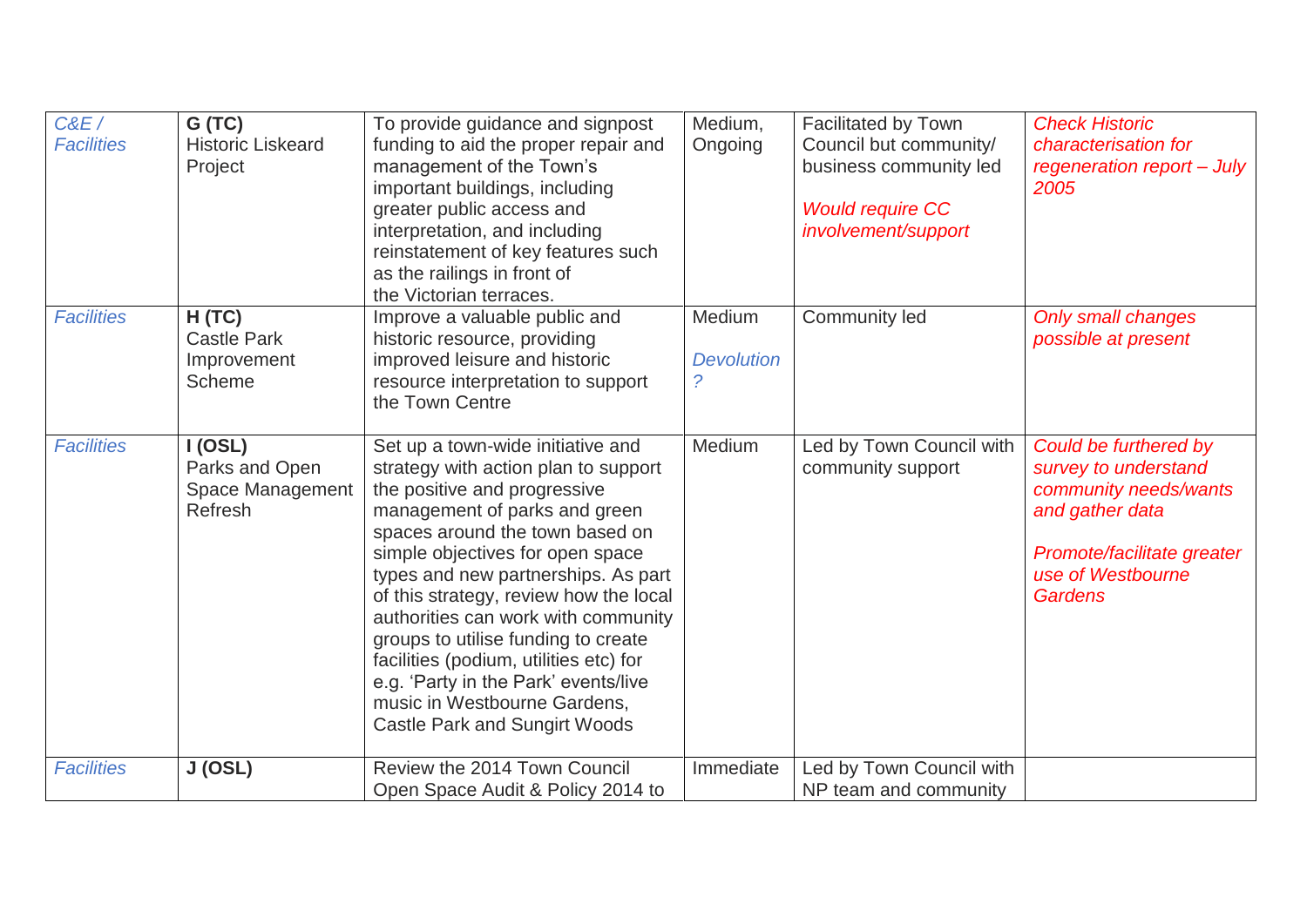|                         | <b>Town Council Open</b><br>Space Audit review        | identify specific design and<br>management proposals for each<br>park and green space, as listed in<br>Policy OSL1. Set out a spatial<br>strategy for the enhancement of<br>their relationship to the wider,<br>landscape and heritage and<br>ensuring access connections in this<br>plan are accounted for.<br>Include a landscape and heritage<br>assessment study of the rural<br>hinterland. Liskeard Open Space<br>and Leisure strategy, 2016 |                  | support in partnership<br>with other stakeholders                                                          |                                                                                     |
|-------------------------|-------------------------------------------------------|----------------------------------------------------------------------------------------------------------------------------------------------------------------------------------------------------------------------------------------------------------------------------------------------------------------------------------------------------------------------------------------------------------------------------------------------------|------------------|------------------------------------------------------------------------------------------------------------|-------------------------------------------------------------------------------------|
| <b>Working</b><br>group | K (OSL)<br><b>Roundbury Park</b><br>development brief | Prepare a development brief, design<br>and procurement strategy and<br>outline management plan for<br><b>Roundbury Park</b>                                                                                                                                                                                                                                                                                                                        | Short/<br>Medium | Led by Town Council, in<br>partnership with Cornwall<br>Council and<br>other stakeholders                  |                                                                                     |
| <b>Facilities</b>       | L (OSL)<br>Allotment and<br>community orchard<br>plan | Enhance community orchards and<br>allotments at Pengover Road,<br>Trevecca Cottages, and Dungarth<br>Road. Create community orchards<br>and allotments at Boveway Lane<br>(Maudlin Farm)/Carthew Close,<br><b>Charter Way and Culverland Road</b><br>Identify sites for community<br>orchards in the south (Lamellion)<br>and west of the town                                                                                                     | Medium           | Led by Town Council with<br>community support in<br>partnership with other<br>stakeholders                 |                                                                                     |
| C&E                     | M (OSL)<br>Walking, Equestrian<br>and Cycling Local   | To prepare a Walking, Equestrian<br>and Cycling Local Infrastructure<br>Plan for Liskeard in collaboration                                                                                                                                                                                                                                                                                                                                         | Short/<br>Medium | <b>Partner with Cornwall</b><br>Council, Sustrans,<br>Ramblers Association,<br><b>East Cornwall Riding</b> | *C&E identified priority -<br>links to current objective<br>4 works just commencing |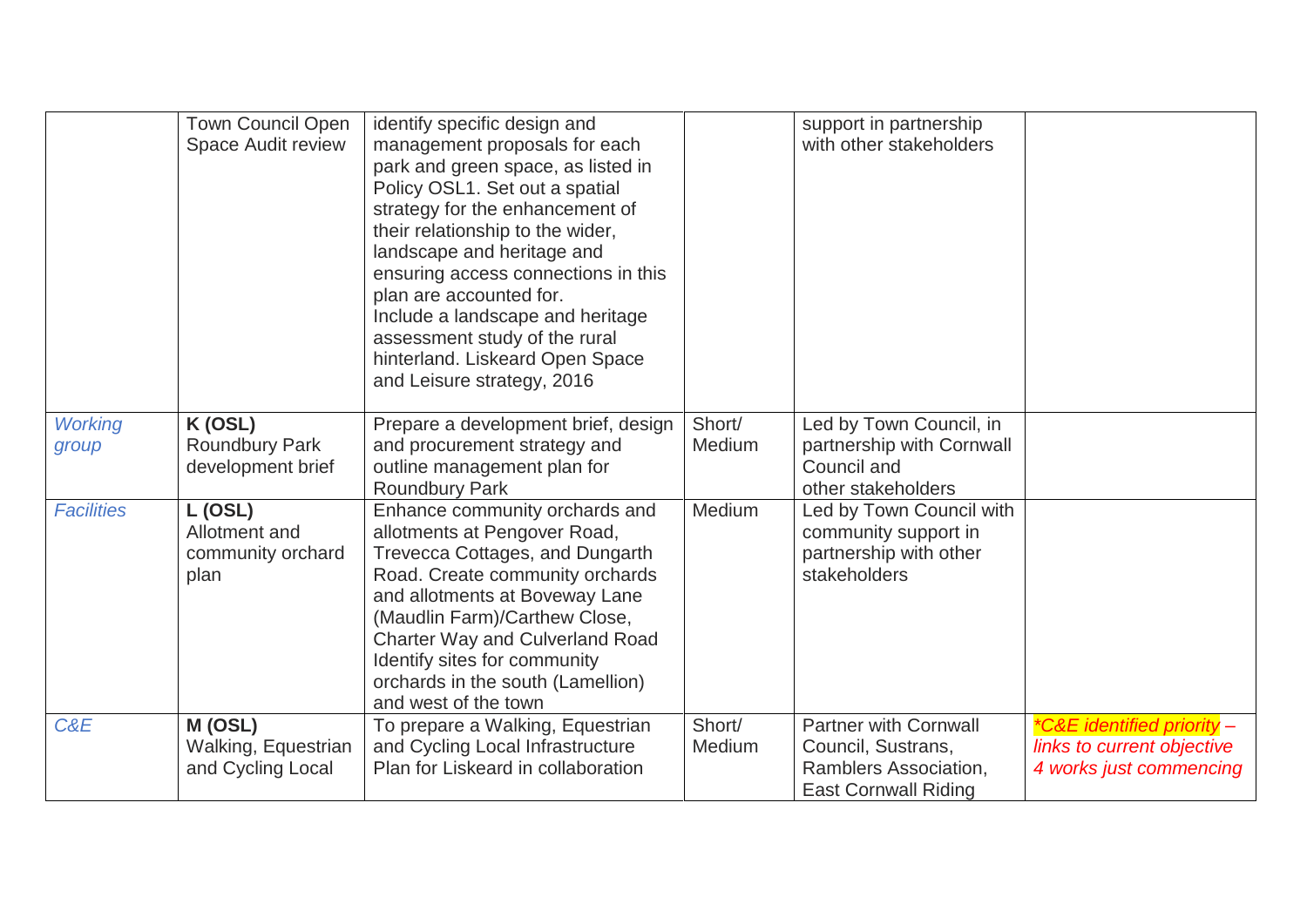|          | Infrastructure Plan<br>for Liskeard                     | with the highway authority,<br>including:<br>• Quiet lanes - designation and<br>traffic calming<br>• Caradon Trail<br>• Round Liskeard Trail<br>• Connecting the Caradon Trail and<br>new Round Liskeard Trail to a new<br>Looe Valley Canal cycle trail<br>• Green Avenues<br>• Pedestrian improvements to busy<br>streets<br>• link housing settlements with<br>facilities and essential services,<br>including a hopper bus service |        | Club (and other relevant<br>bodies such as Living<br>Streets, Walkers are<br>Welcome, Cornwall Cycle<br>Club etc) plus community<br>support add CTC |                                                                          |
|----------|---------------------------------------------------------|----------------------------------------------------------------------------------------------------------------------------------------------------------------------------------------------------------------------------------------------------------------------------------------------------------------------------------------------------------------------------------------------------------------------------------------|--------|-----------------------------------------------------------------------------------------------------------------------------------------------------|--------------------------------------------------------------------------|
| Planning | N(OSL)<br><b>Liskeard Street</b><br>Design Guide        | Develop a simple design<br>guide/strategy plan for town centre<br>street design and asset<br>management in order to conserve<br>the traditional character of our street<br>elements whilst enhancing<br>pedestrian, and cycle access that<br>assists the viability and vitality of the<br>town                                                                                                                                         | Medium | In partnership with<br><b>Cornwall Council</b><br>Highways and their<br>contractors /consultants<br><b>Would require CC</b><br>involvement/support  | <b>Linked to F&amp;G</b>                                                 |
| C&E      | O (OSL)<br><b>WHS and Heritage</b><br>Trail setting map | Survey & map the buffer zone of the<br><b>WHS Liskeard Caradon Rail track</b><br>and of the green corridors along the<br>designated heritage Caradon Trail.<br>This will define the heritage setting<br>of these assets                                                                                                                                                                                                                | Short  | Neighbourhood Plan<br>Team, Liskeard TC and<br>community support inc<br>heritage groups<br>add Devon and Cornwall<br><b>Rail Partnership</b>        | <b>DCRP</b> have an existing<br>project – talk to them and<br>make links |